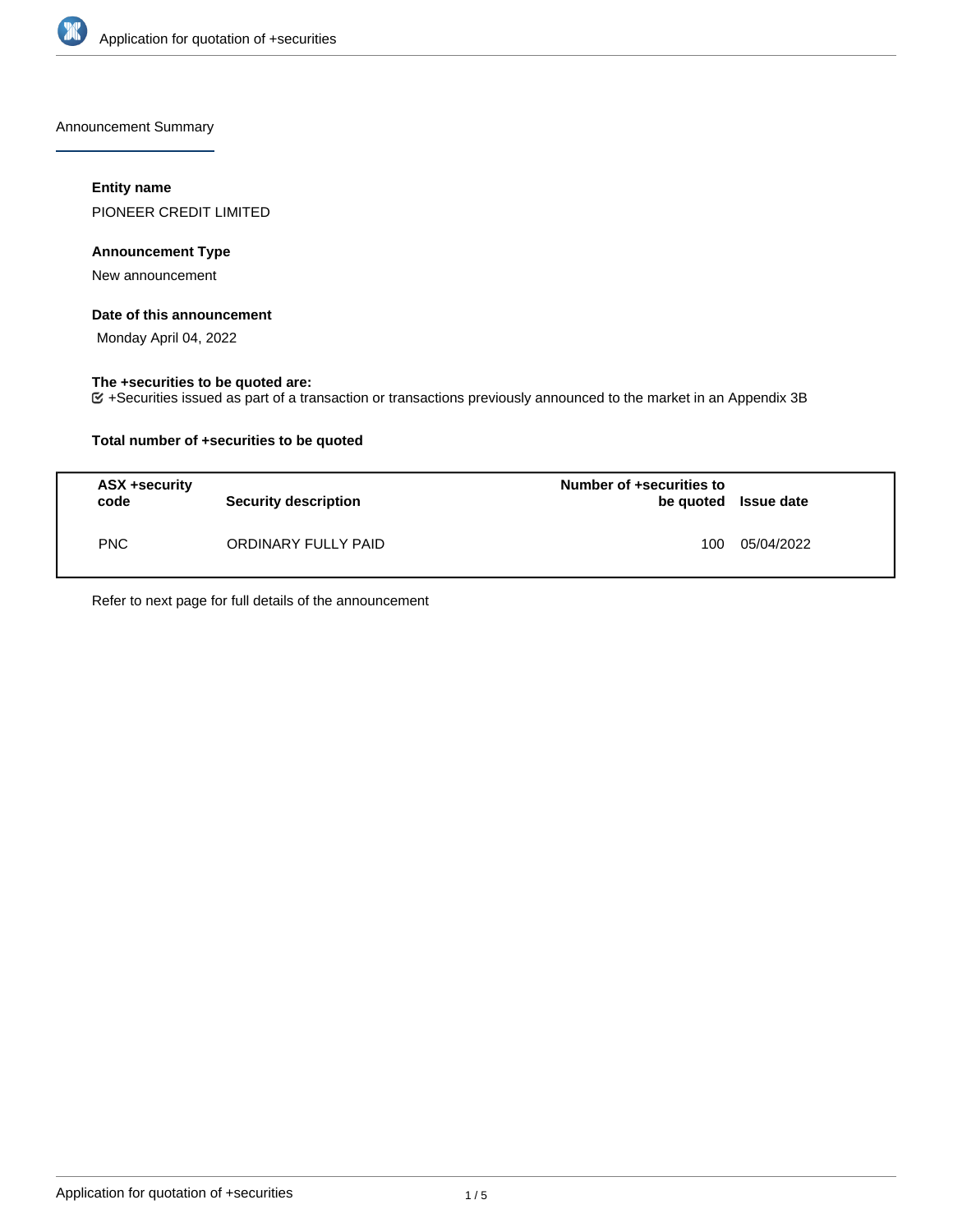

Part 1 - Entity and announcement details

# **1.1 Name of entity**

PIONEER CREDIT LIMITED

We (the entity named above) apply for +quotation of the following +securities and agree to the matters set out in Appendix 2A of the ASX Listing Rules.

**1.2 Registered number type** ACN

**Registration number** 103003505

**1.3 ASX issuer code** PNC

**1.4 The announcement is**

New announcement

### **1.5 Date of this announcement**

4/4/2022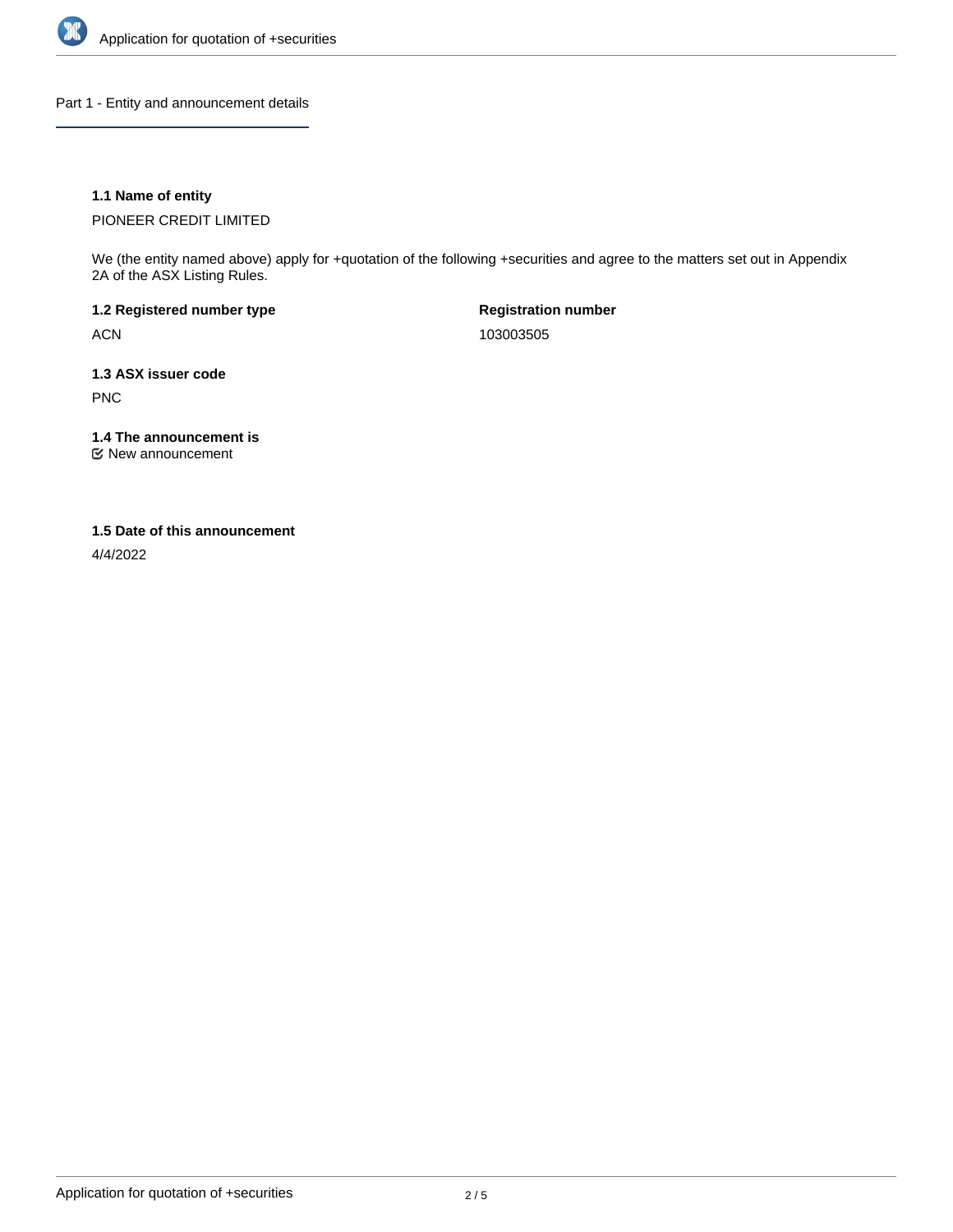

# Part 2 - Type of Issue

#### **2.1 The +securities to be quoted are:**

+Securities issued as part of a transaction or transactions previously announced to the market in an Appendix 3B

#### **Previous Appendix 3B details:**

| Announcement Date and<br>Time | <b>Announcement Title</b>                          | Selected Appendix 3B to submit quotation<br>reauest                          |  |
|-------------------------------|----------------------------------------------------|------------------------------------------------------------------------------|--|
| 30-Mar-2022 17:39             | New - Proposed issue of securities -<br><b>PNC</b> | A non-+pro rata offer of +securities under a<br>+disclosure document or +PDS |  |

**2.3a.2 Are there any further issues of +securities yet to take place to complete the transaction(s) referred to in the Appendix 3B?**

No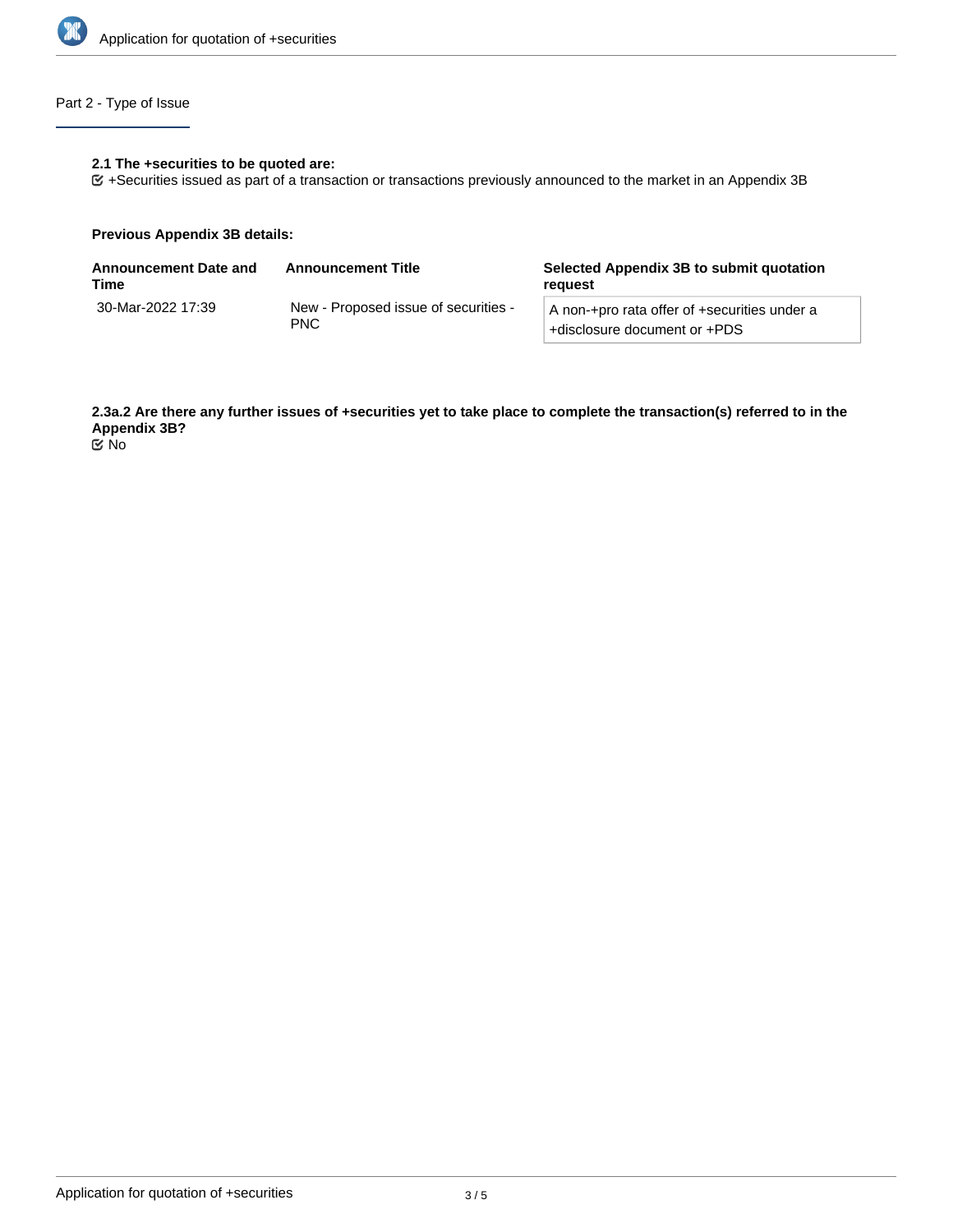

Part 3A - number and type of +securities to be quoted where issue has previously been notified to ASX in an Appendix 3B

### Issue Details

**ASX +security code and description** PNC : ORDINARY FULLY PAID

**Issue date** 5/4/2022

Issue details

**Number of +securities to be quoted** 100 **Are the +securities being issued for a cash consideration? In what currency is the cash consideration being paid?** AUD - Australian Dollar **What is the issue price per +security?** AUD 0.55000000 Yes

**Any other information the entity wishes to provide about the +securities to be quoted**

The shares are being issued to Pacific Custodians Pty Ltd, the trustee of the Pioneer Credit Limited Equity Incentive Plan Trust.